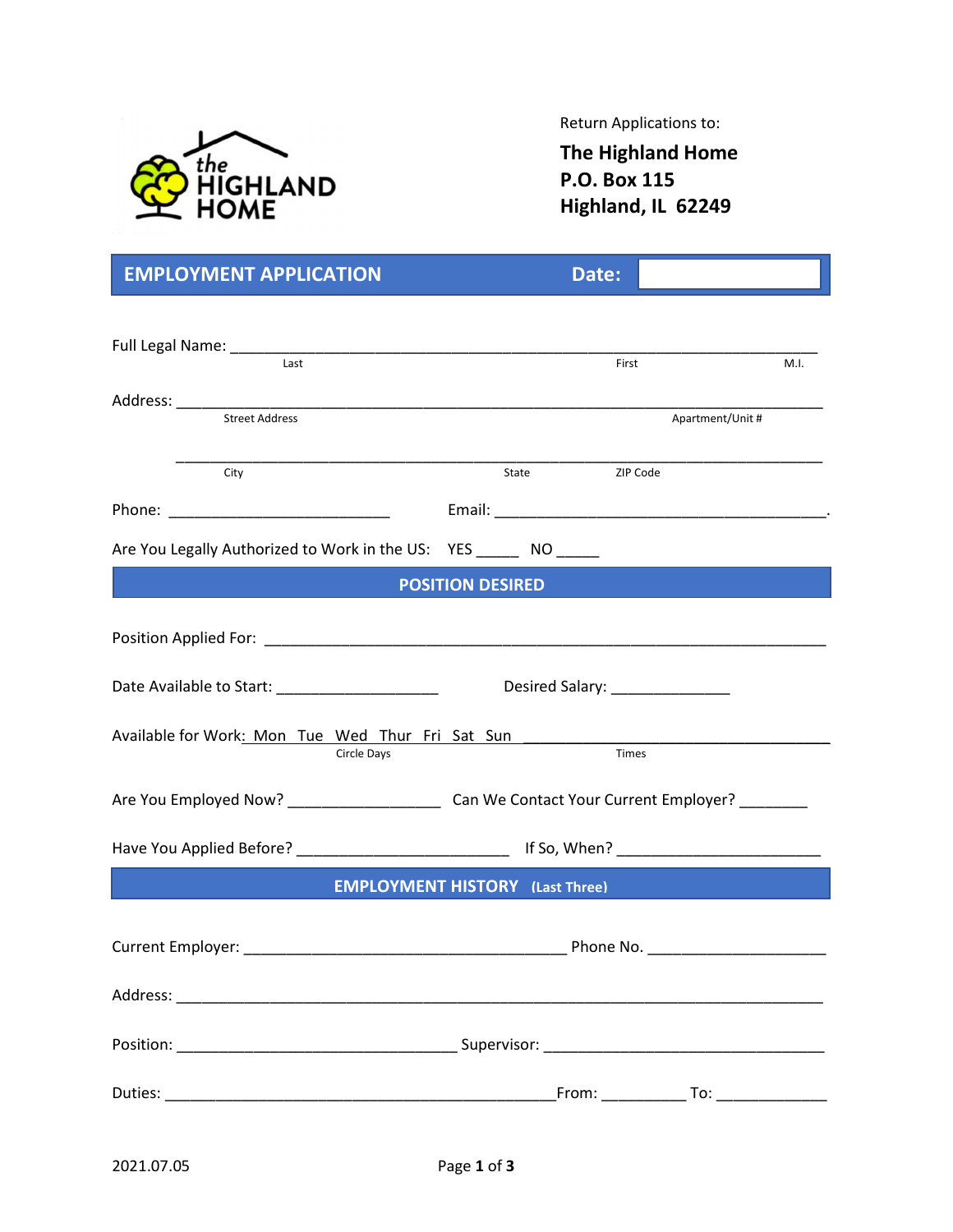| <b>EDUCATION</b> |                                               |               |  |  |  |
|------------------|-----------------------------------------------|---------------|--|--|--|
| Name Of School   | Location                                      | Course/Degree |  |  |  |
|                  |                                               |               |  |  |  |
|                  |                                               |               |  |  |  |
|                  |                                               |               |  |  |  |
|                  | RELEVANT CERTIFICATIONS, TRAINING, AND SKILLS |               |  |  |  |
|                  |                                               |               |  |  |  |
|                  |                                               |               |  |  |  |
|                  |                                               |               |  |  |  |
|                  | <b>REFERENCES</b> (Not Related to You)        |               |  |  |  |
|                  |                                               |               |  |  |  |
|                  |                                               |               |  |  |  |